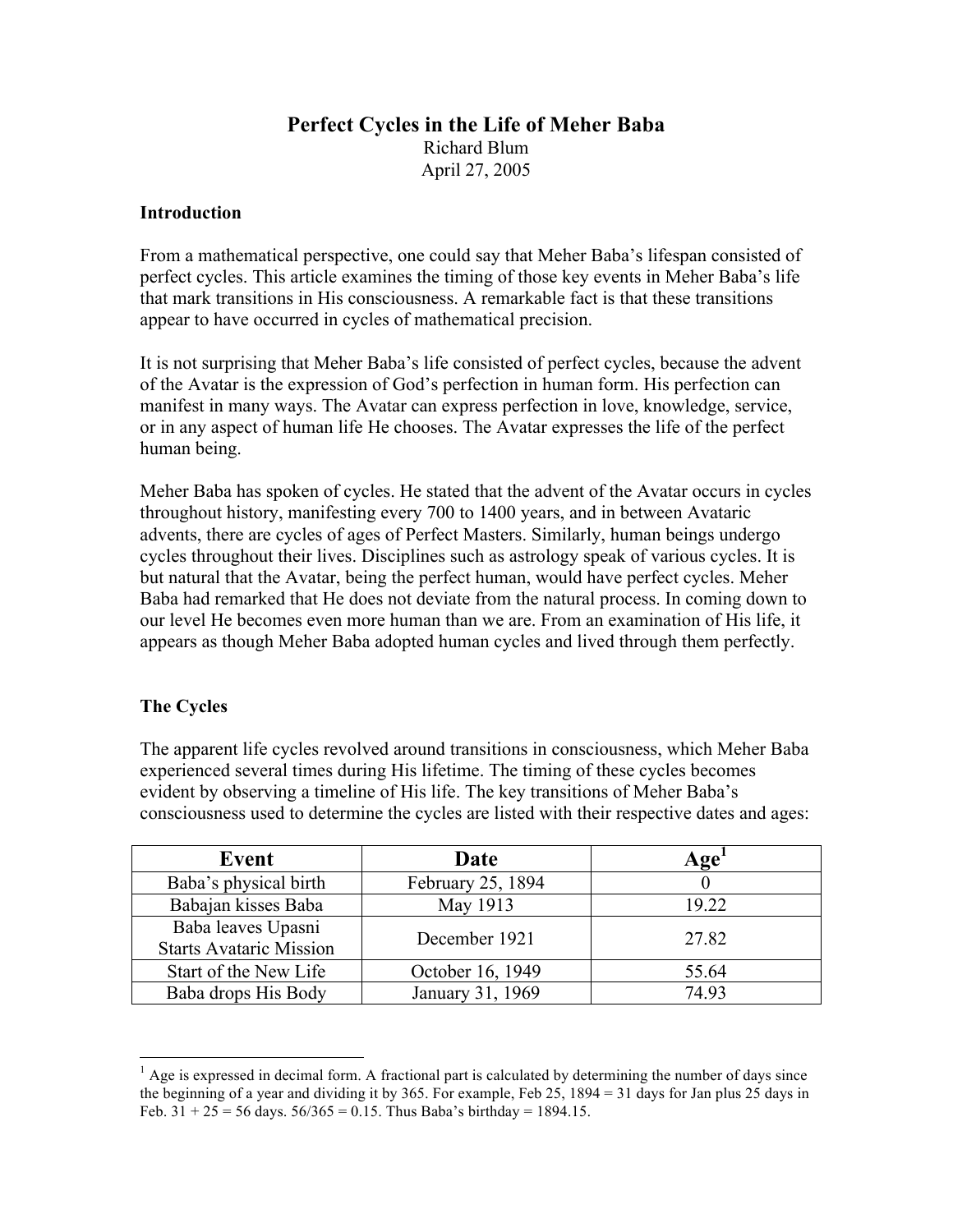The dates and cycles as represented on a timeline:



The dates in this timeline are not arbitrary. They mark the key transitions in Baba's consciousness. Birth, God-Realization, integration with normal consciousness, functioning as master and Avatar, stepping down to normal consciousness in the New Life, and finally the dropping of His body.

These transitions brought Him into and took Him out of His God state. The cycles start with His birth; He was born with normal human consciousness, veiled from His Divinity as a child. His first transition in consciousness occurred when He met Babajan who kissed Him on His forehead and gave Him the experience of Divine bliss. This experience continued for 9 months until she completely removed the veil and made Him realize God. Baba remained in His super-conscious state for an additional 9 months until He began to integrate His God-consciousness with normal human consciousness. This integration phase, under the guidance of the Perfect Masters, lasted seven years until He completed a 6 month stay with Upasni Maharaj who then fully integrated His God consciousness with normal gross consciousness. At this point Baba left Upasni and began His mission as master and Avatar.

Baba again experienced a transition in consciousness at the time of the New Life, when He voluntarily gave up His Old Meher Baba state of consciousness to play the role of a perfect seeker with ordinary human consciousness. He maintained this state of ordinary consciousness during the New Life until achieving Manonash, the annihilation of the false, and regaining His Old Life Meher Baba state. Baba retained His Divine State of consciousness until He dropped His physical body.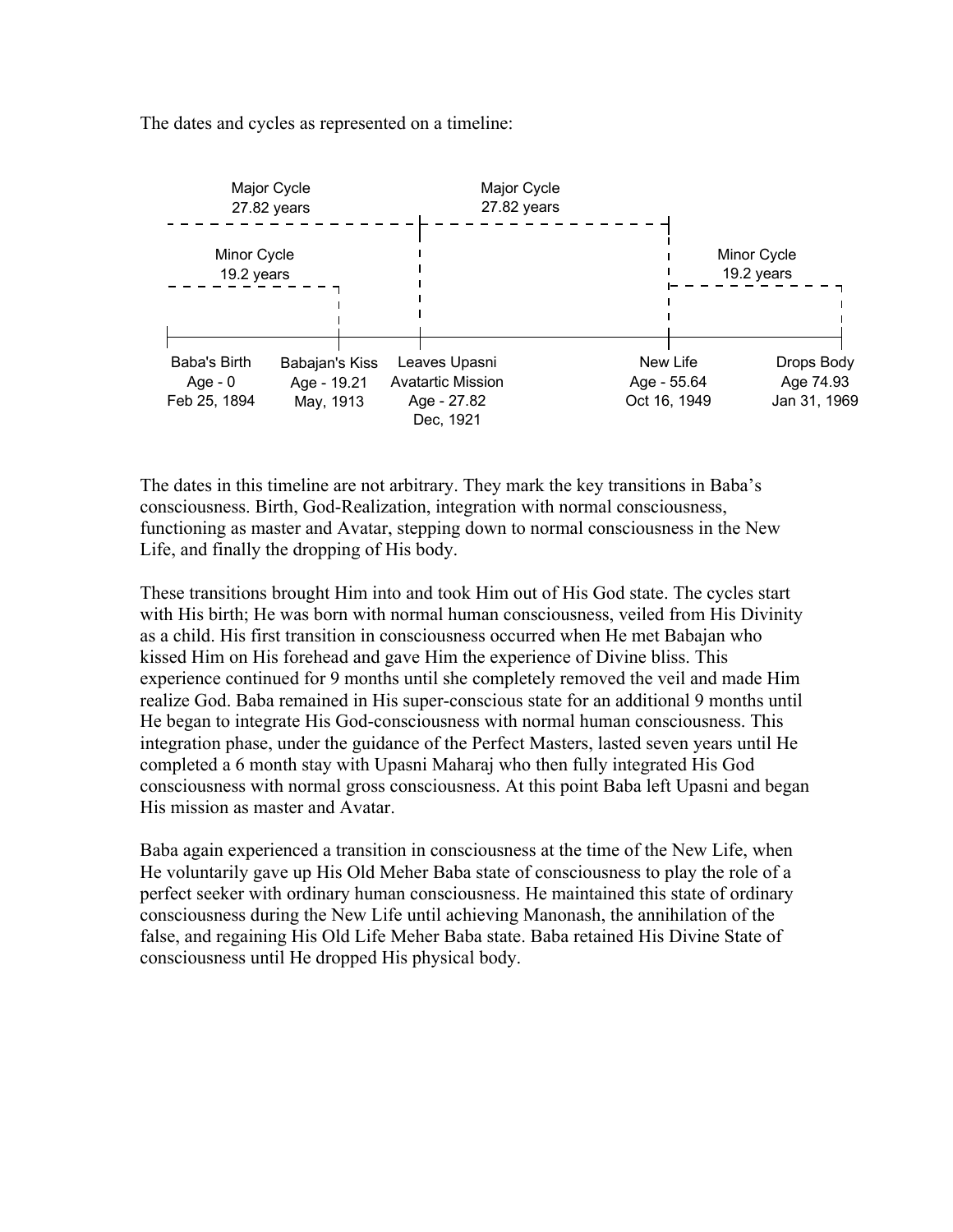#### **Major Cycles**

The easiest way to understand how the major cycles are derived is to start with Baba's age at the start of the New Life, which is 55.64 years, and to divide it in half to yield 27.82 years. This is exactly Baba's age when He left Upasni in December of 1921 with fully integrated consciousness and started to function as Master and Avatar. In other words, Baba began His Avataric mission exactly halfway between His birth and the start of the New Life.



This length of time represents the major cycle. It is 27.82 years in length. It is fitting that the cycle starts anew, with the New Life.

There is also a minor cycle within this major cycle. It can be derived by finding the length of time between the New Life and Baba's dropping of the body.



19.29 years elapsed between the start of the New Life and Dropping His body. 19.21 years happens to be the approximate age that Baba was when He met Babjan and was kissed by her.<sup>2</sup> Thus, 19.29 years represents the minor cycle. It starts at the beginning of a major cycle. It occurs twice starting at Baba's birth and starting again at the beginning of the New Life.

<sup>&</sup>lt;sup>2</sup> There is not an exact date of this meeting, it occurred sometime in May 1913. May 15 was used for the calculation yielding 19.21 years.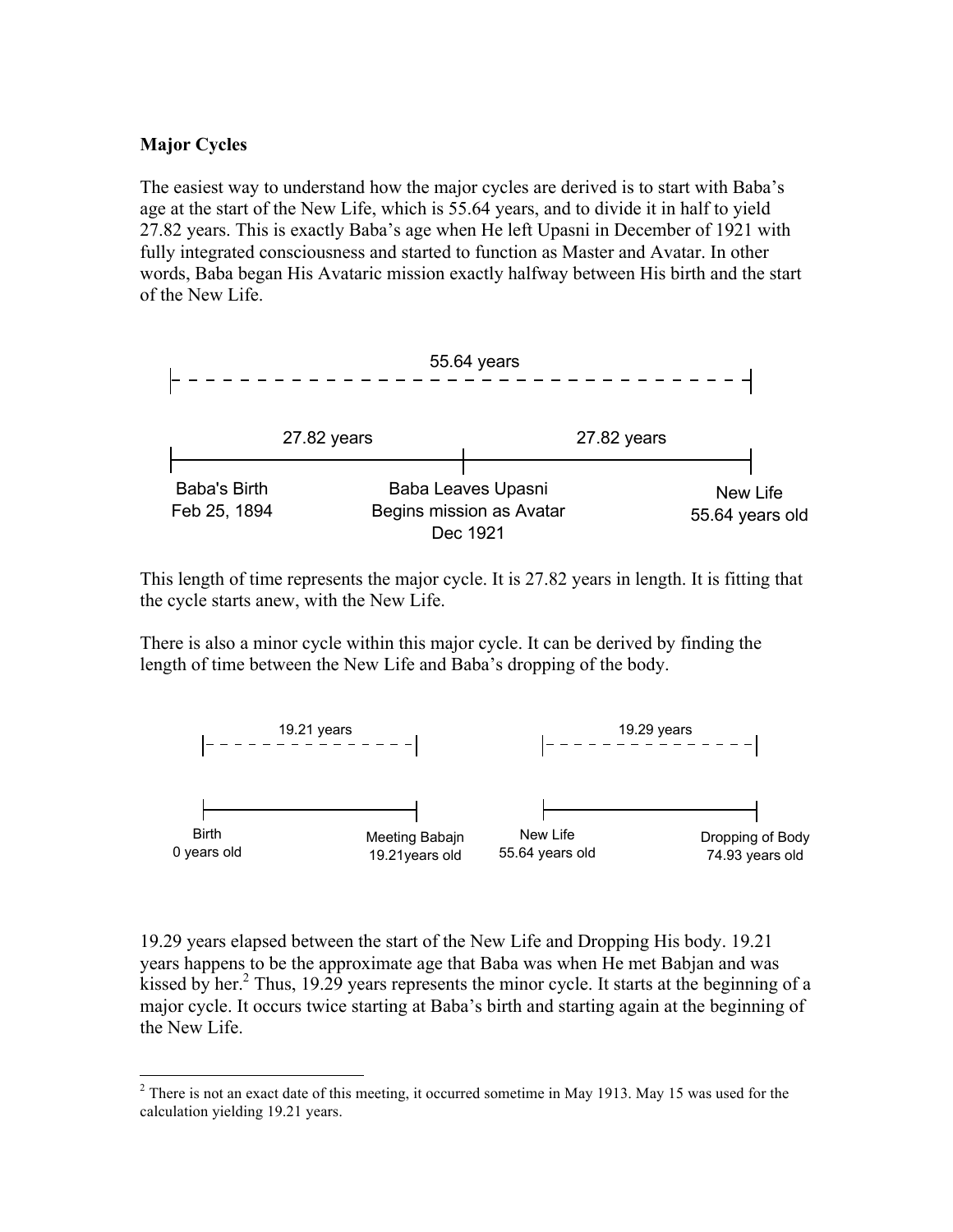## **Significance of Cycles**

Cycles imply repetition, and what is being repeated in Baba's cycles are broad themes of life and death. The major cycle of 27.82 years is a Cycle of Life, and the minor cycle of 19.2 years is a Cycle of Death.

The Cycle of Life repeats three times, starting with birth, Avataric Mission, and New Life. It is easy to see the connection between birth and New Life, and why they would be part of the Cycle of Life. Birth implies the beginning of a new life. New Life implies starting life anew, or rebirth. Indeed Baba starts life anew in the New Life, by assuming the consciousness of an ordinary man and playing the role of a perfect seeker.

The remaining starting point in the Cycle of Life occurs when Baba begins His mission as the Avatar. Being the Avatar is the reason He manifested on earth. Thus this point marks the beginning of His life's work, and as it is the start of His Life as Avatar, it belongs as a starting point in the Cycle of Life.

The 19.2 year cycle on the other hand, is a Cycle of Death. This can be clearly seen by the fact that the second occurrence of this cycle marks when Baba dropped His body, His physical death. But what about the first occurrence of this cycle, when Babajan kissed Him, why is that connected to death? Because Babajan removed the veil, thus bringing an end to His life as Merwan, and initiated Him into the life of God. Thus it can be viewed as a death of Merwan. But more important are Baba's own words describing His experience at that time. "After the first three days of my superconscious state I was truly dead to everybody and everything…Actually dead though really living…"3 For nine months Baba experienced this state of being dead to the world, and thus this transition in consciousness belongs to the Cycle of Death.

## **The Book, God Speaks, and Silence**

Baba wrote or dictated several major books during His lifetime. His two major works were His secret Book and God Speaks, both containing Divine revelations. Both of these books were written just a few years after the beginning of a major cycle. Baba began writing the Book on July 13, 1925. That was 3.55 years after the start of the second major cycle. Baba began dictating God Speaks in August 1953. That was 3.79 years after the start of third major cycle.

<sup>&</sup>lt;sup>3</sup> Listen, Humanity by Meher Baba, Edited by Don Stevens, Harper Clolophon Books, 1967, Page 246,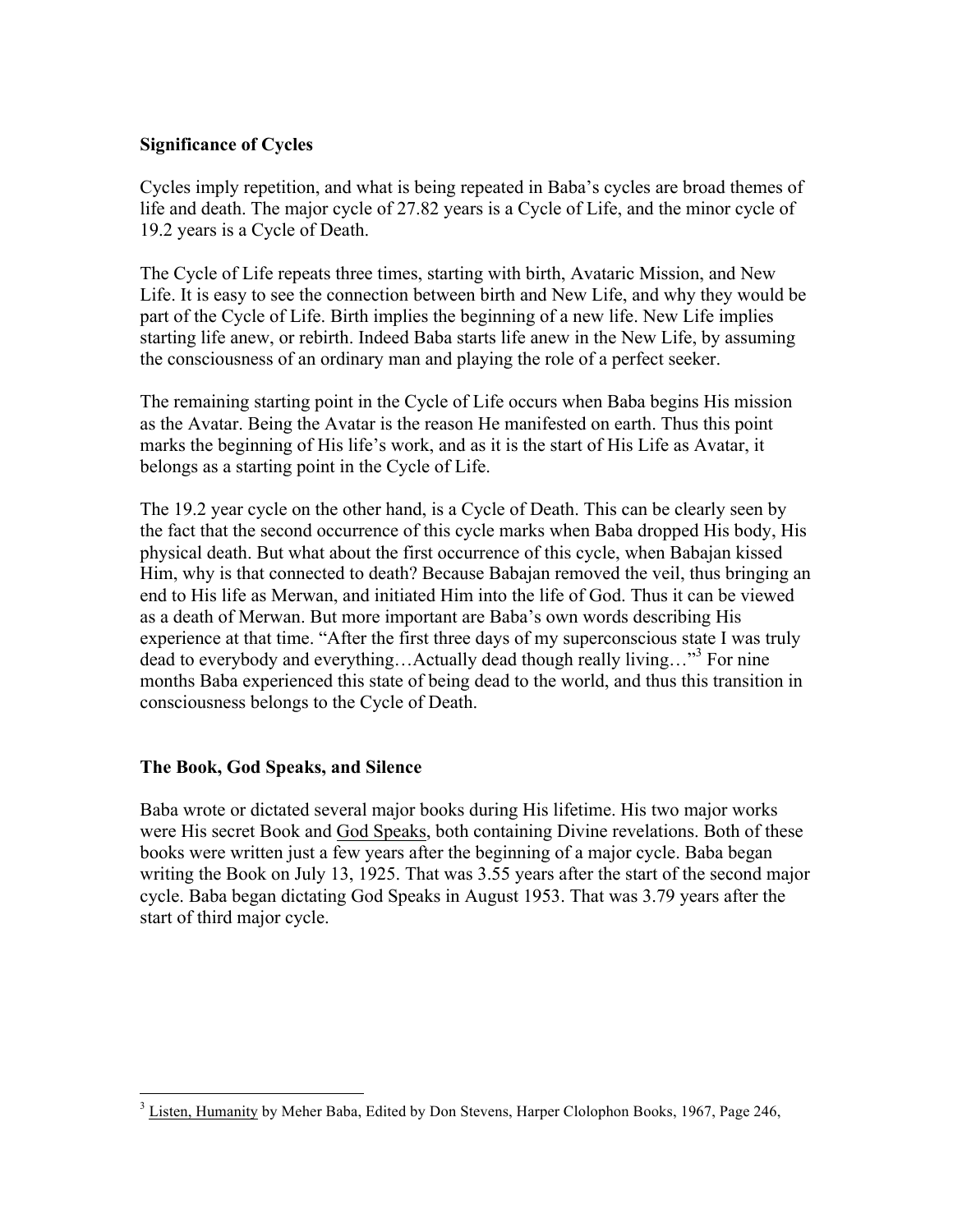

Furthermore, it is interesting to note that there is a connection between Baba's writing of His books and His silence. Baba began keeping silence just 3 days before He began writing the book. Starting a year later and for many years thereafter, Baba used an alphabet board for communicating. He finally gave up the alphabet board and deepened His silence shortly after (87 days) He completed dictating God Speaks.

Even the choice of the title God Speaks indicates that Baba connected His writing to His silence, or at least the breaking of His Silence. It appears that the more Baba refrained from communicating, the more He revealed through the written word.

What is the significance of Baba writing His books shortly after the start of these cycles? Baba made no comments or explanations directly along these lines. However, examining the events connected with these cycles may shed some light. The first cycle ended and the second cycle began when Baba's God consciousness was fully integrated with gross conscious. The third cycle began with the New Life with Baba assuming the role of a gross consciousness aspirant, and it ended with Manonash, when Baba regained God consciousness. Both of these events involved integration of God consciousness with gross consciousness. It appears that a continuation of this integration process is communication of His Divine state of being to normal conscious souls. And this communication appears to start about 3.5 to 3.8 years after He experiences integration. Not only is He integrating Divine consciousness with gross consciousness within himself, but He is also sharing it with others. To communicate, Baba chose both silence and the written word as His means of communication. The more silent He became, the more He revealed through the written word.

#### **Kiss, God Realization, and Integration**

Babajan kissed Baba on the forehead in May 1913. In Baba's own words He described this experience, "With just a kiss on the forehead, between the eyebrows, Babjan made me experience thrills of indescribable bliss which continued for about 9 months. Then one night she made me realize in a flash the infinite bliss of self-realization."4 Baba further states, "...the indescribable spiritual agonies I passed through for another 9 months in returning to normal human consciousness."<sup>5</sup> And finally Baba says, "...it took

 $<sup>4</sup>$  ibid, page 245</sup>

 $<sup>5</sup>$  ibid, page 246</sup>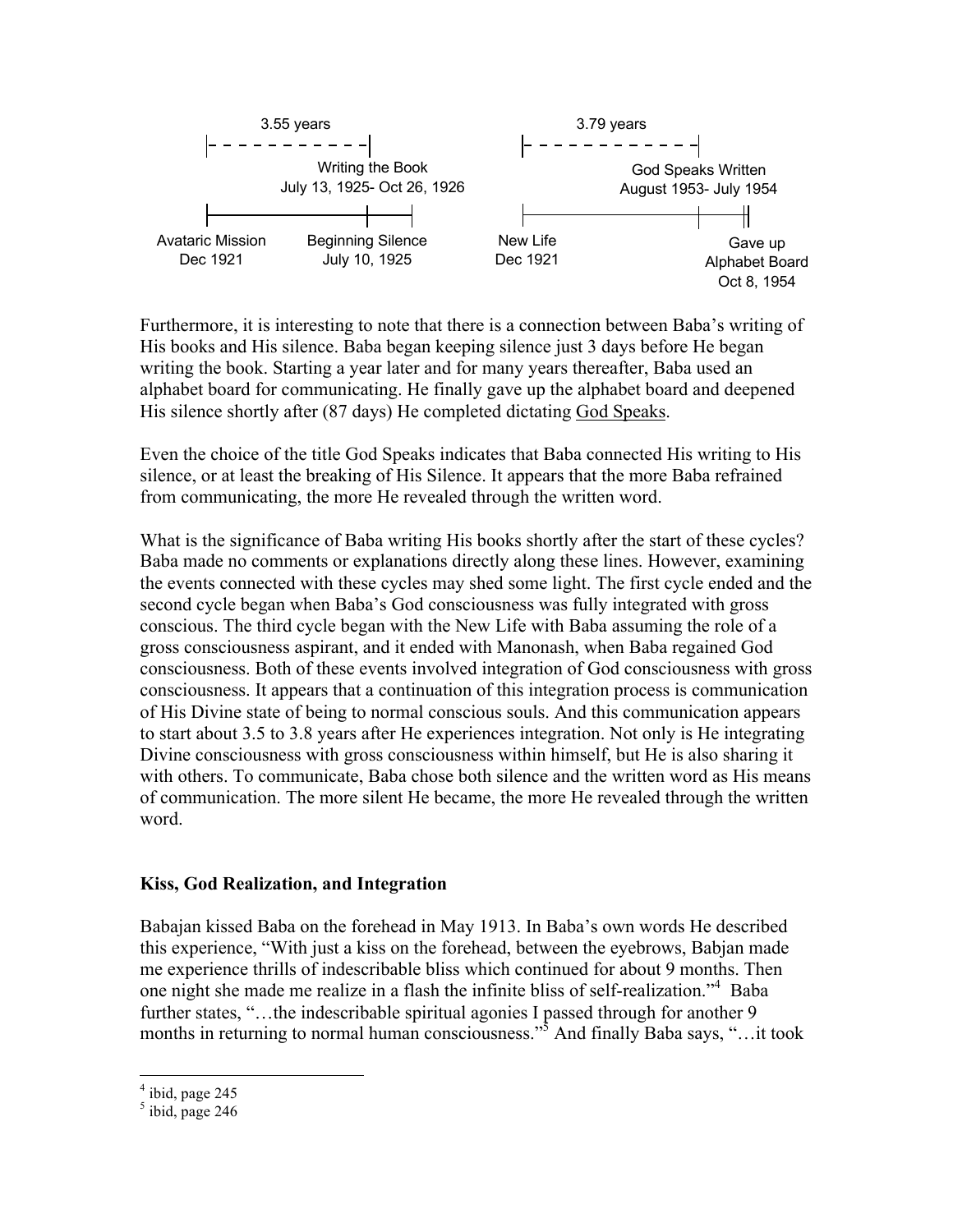me seven years of acute struggle under Maharaj's active guidance to return completely to, and become established in, normal human consciousness…"6



As noted earlier, Baba described His state after God-Realization as similar to being dead. The process of integration with normal human consciousness brought Him back to "life." Thus what He experienced was similar to a death-rebirth experience. What is interesting is that Baba spent 9 months, the length of time of an embryo gestating inside a mother's womb, in His superconscious state before beginning to experience integration. Then after those 9 months He spent approximately 7 years under the guidance of the Perfect Masters. After those 7 years He was ready to assume the authority and responsibility of being a perfect spiritual master. In the Discourses Baba states that 7 years is the length of time for a child to develop before He becomes responsible for His own karma. Therefore, it can be viewed that after becoming God-Realized, Baba followed the pattern of one being in the womb for 9 months, then developed like a child under the guidance of the Perfect Masters for 7 years, before becoming fully responsible as a Master.

# **New Life and Manonash**

The New Life is the period of time in which Meher Baba played the role of a perfect seeker with ordinary consciousness. It ended with Baba regaining His God-Conscious state through Manonash, the annihilation of the Mind. The New Life started on October 16, 1949 and ended when Baba completed Manonash on Feb 1, 1952. The New Life's time span was 838 days, or the equivalent of three 9-month gestation cycles. (280 days is a standard length of gestation period. It is the time from a last menstrual period to birth.)

 $<sup>6</sup>$  ibid, page 249</sup>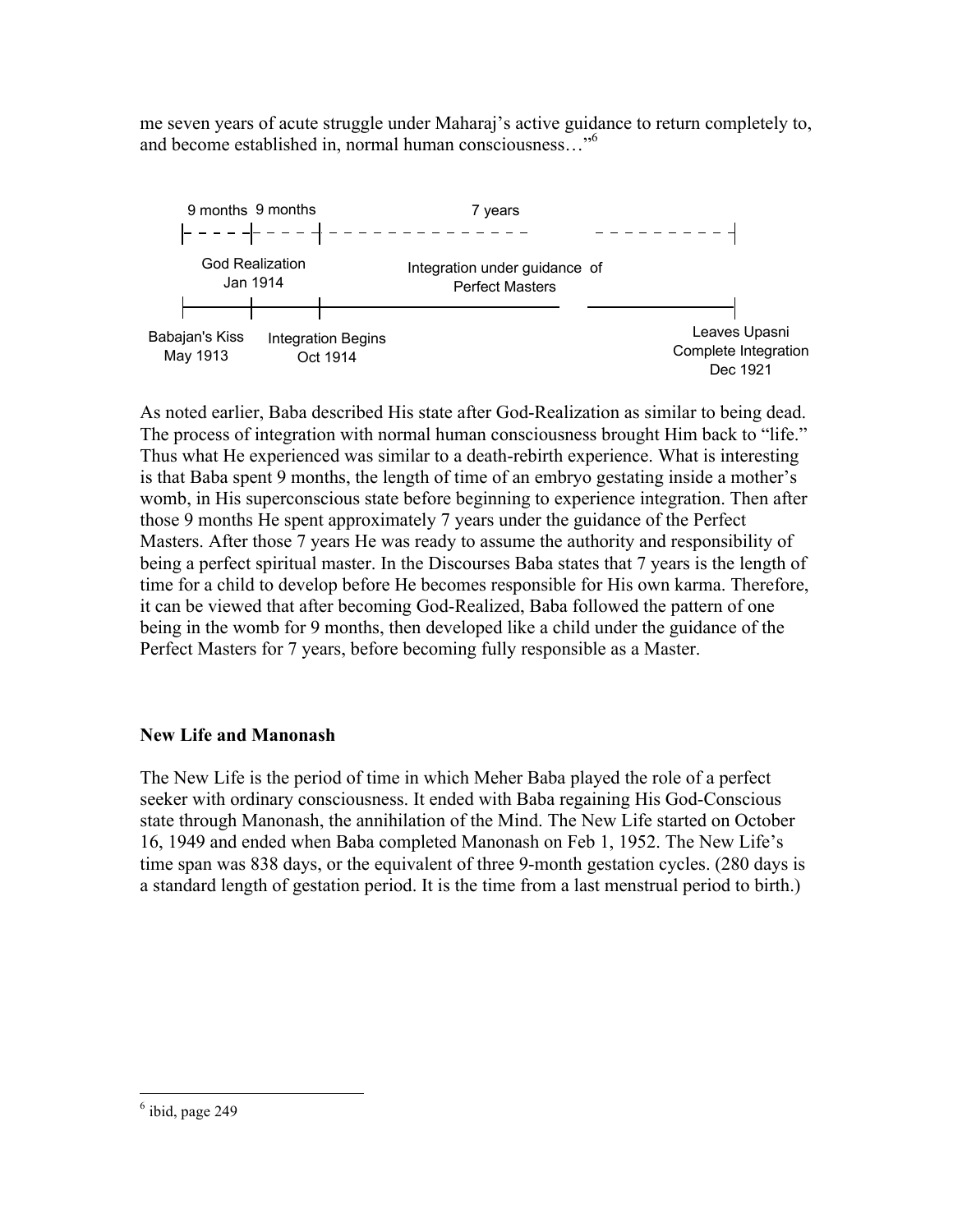

The end of the first 280-day cycle ends at a very significant point in the New Life. Baba referred to it as "the most eventful day of my New Life," the day on which He reconfirmed His New Life oath. The cycle ended on July 23, 1950, and 2 days later Baba held a special meeting with His New Life companions. The meeting began with a reading of a prayer, which Baba himself had dictated the previous day. The prayer begins with "On this, the most eventful day of my New Life…."<sup>7</sup> After the prayer was read out Baba sat "alone for ten minutes. Baba then clapped, and the men reentered the hall. Baba informed them that He had again reconfirmed His original oath before God taken at the beginning of the New Life."<sup>8</sup> It is interesting to note that Baba reconfirmed His New Life oath, at the beginning of a 9-month cycle.

Nothing noteworthy appeared to happen at the end of the second 280-day cycle, but the third and final 280-day cycle has great significance. The third cycle's ending coincides with Baba's completion of Manonash, the long seclusion which culminated in the annihilation of the mind and ending the New Life. Regarding Manonash Baba made a declaration on June 29, 1951 in a discourse entitled *What God Has Determined*: "I am at this moment solely and entirely in the New Life, and it is purely from this New Life stand of an ordinary human being that I tell you about this annihilation..."<sup>9</sup> "Manonash is real *samadhi* (bliss) for the mind. Mind is uprooted and then its death occurs...<sup>10</sup> At the end of Manonash Baba stated, "I have tried my utmost for the achievement of Manonash… having regained my *Old Life Meher Baba state*, yet retaining my *New Life ordinary state*. I have regained the Knowledge, Strength and Greatness that I had in the Old Life; and retained the ignorance, weaknesses and humility of the New Life. This union of the Old and New Life states has given birth to  $LIFE - Life$  that is eternally old and new.<sup>"11</sup>

It appears that the themes of life, death, and integration of consciousness are again repeated during the New Life. The beginning of the New Life corresponds to life, and Manonash, the annihilation of mind, corresponds to death. During the Manonash seclusion Baba said, "I feel that I am dying every moment. I die and die badly!"<sup>12</sup>

 $\frac{7}{8}$  Lord Meher, copyright Avatar Meher Baba Perpetual Public Trust, page 3619<br>  $\frac{9}{8}$  ibid, page 3706<br>
9 ibid, page 3706

<sup>&</sup>lt;sup>10</sup> ibid, page 3718<br><sup>11</sup> ibid, page 3761<br><sup>12</sup> ibid, page 3744